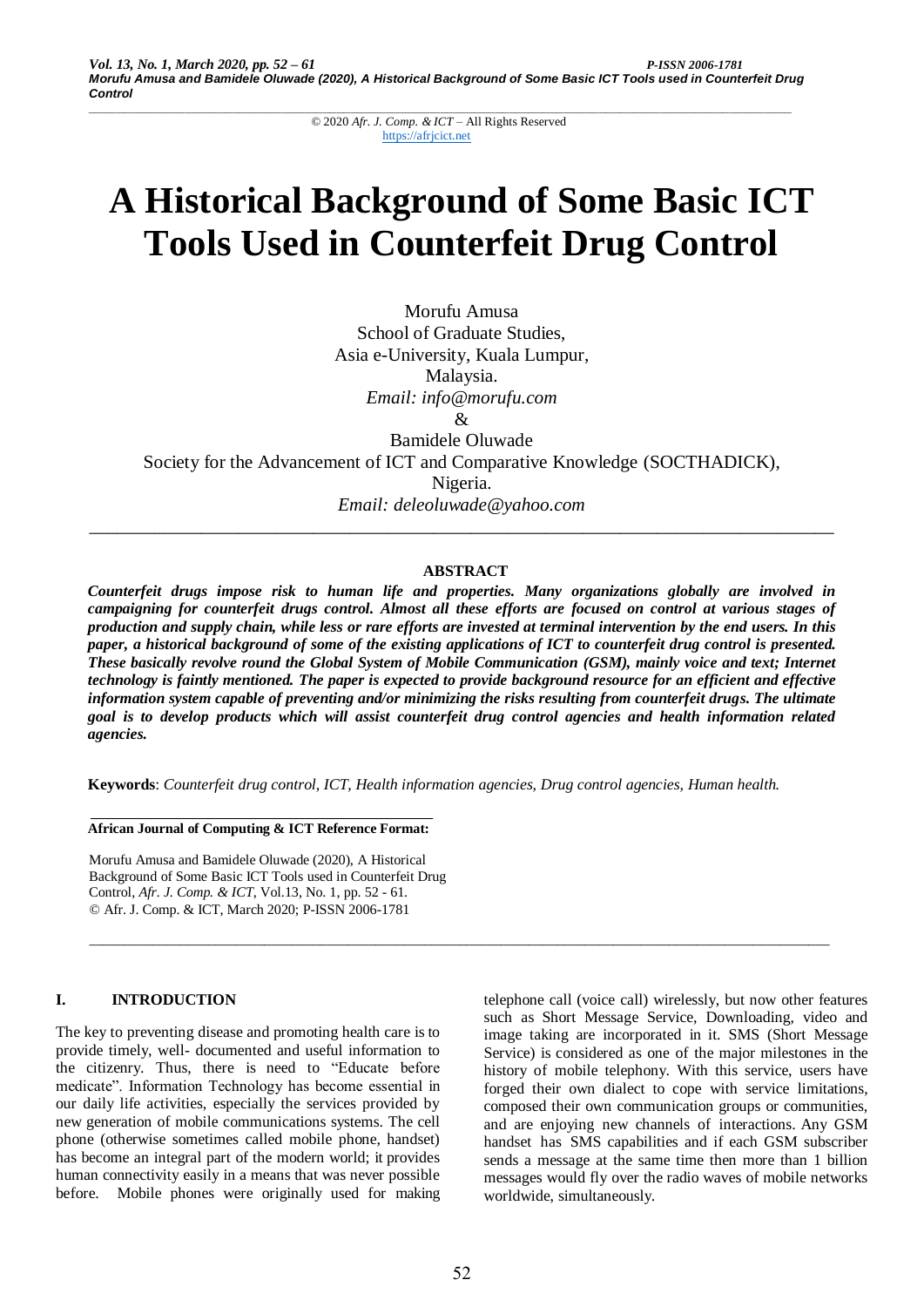Many factors contributed to the importance of SMS such as its rapidness, connectionless, simplicity, cheapness, mobility, and it is easy to operate as it needs no technical background. There are many applications supported and provided by SMS, such as Consumer Application, Corporate Applications and Cell Operator Applications. Counterfeit refers to the act of making a product to look like the original of its nature, usually with respect to making money by dishonest or illegal purposes. A lot of risks occur daily in several forms. While some are officially reported, many are not. The risks resulting from Counterfeit Drug include loss of life massively, loss of business and integrity, health complications, patients' loss of trust in medications etc. The problem of Counterfeit Drug, according to the World Health Assembly, is that information on the scale of the problem is inadequate and there are no adequate global studies conducted [1]. However, it is known to affect both the developed, developing countries, and to great extent the under-developed countries. The problem is more pronounced in countries where manufacture, importation, distribution, supply and sales of drugs are less regulated and enforcement is weak.

Factors responsible for the occurrence of Counterfeit drugs vary from country to other. However, the most common factors are considered to be; lack of legislation prohibiting counterfeiting of drugs, weak penal sanctions, weak or absent national drug regulatory authorities, weak enforcement of drug laws, shortage/erratic supply of drug, lack of control of drugs for export, trade involving several intermediaries and free trade zones; corruption, and conflict of interest and social factors like low income of populations [1]. It has been observed that countermeasures used to control counterfeit drugs is based on controlling counterfeiting from manufacturing to delivery chain and this measure is not applied on end-users when handling their medications. To overcome and minimize the risk of counterfeit drug at user side, there is need for development of an Information System which will enable end-user to check for authenticity of the medication in addition to be able to confirm the product at hand, therapeutic use, dosage form, manufacturer and expiry date. This system will also enable Drug Control Agency to be aware and to track illegal product in the community.

Counterfeit Medicine, as defined by World Health Organization (WHO) [1], is "one which is deliberately and fraudulently mislabeled with respect to identity and/or source. Counterfeiting can apply to both branded and generic products and counterfeit products may include products with the correct ingredients or with the wrong ingredients, without active ingredients, with insufficient active ingredient or with fake packaging.

The proposed Information System will play important role in minimizing the risks resulting from counterfeit drugs because it will give clear message to end user to the effect that the product at his/her possession is counterfeited. This system will serve as solid and reliable source of information to Drug Regulatory Authorities because it will provide database of forged or fraudulently labeled items in circulation and with recently user mandatory registration of SIM card will help in geo-locating the areas where counterfeit product is being distributed.

The health care system currently experiences fundamental changes with respect to innovative development and application of Information and Communication Technology (ICT). This plays an important role in healthcare services, including the safety of patients. In his paper, Siau [2] described different IT tools and concepts such as internet, intranet, extranet, enterprise resource planning (ERP), decision support system (DSS) and data mining, useful in mobile healthcare system. All these serve as means of providing better patient care, making the job of physicians easier and save consultation time. In [3], the authors analyzed the value and properties of telemedicine and M-health, as well as the status, barriers and potential of these services in African countries. They further compared the status of African countries with other countries of the world, and recommended that there should be improvement in elearning, especially in medical field, towards gaining and sharing knowledge with others globally.

The role of new 3G or mobile messaging is the focus of [4]. The study called for the development of new interactive wireless services. Although the study is limited to local hospital appointments, the lesson learned will generally lead to improve the healthcare services. In [5], the researchers developed and implemented a portable medical prescription using Information and Communication Technology which helps in patient Safety and reduces medication error. In this system, a patient will have access to his medical prescription through portable devices.

In their work [6], Kumar and Rahman developed a system called "Wireless Health Alert and Monitoring System". The system is useful in many cases, including those relating to the elderly or chronic patients. The scope covers fire fighters and soldiers in the battle field. The system is characterized by its unobtrusive size and weight. It functions by sensing the physiological changes in the body of user and sending a signal to base unit, which in turn sends the signal based on information to the server unit. Similar to this system, Sukanesh et al [7] developed a system named "Cellular Phone Based Biomedical System for Health Care". Furthermore, Dillmon and Znati [8] proposed a system to support a patient under observation beyond the confines of traditional point of care. This tether-patient can be monitored in real time when the caregiver receive a sensory signal generated by device on patient. The system uses smartphone.

## **II. COUNTERFEIT DRUG**

Counterfeit drug act in general has been traced back to human beings' abnormal activity. Warning about this act was found in writings as early as the fourth century BC. The history of counterfeiting was narrated in [9]. In it, counterfeiting was described as the second oldest profession.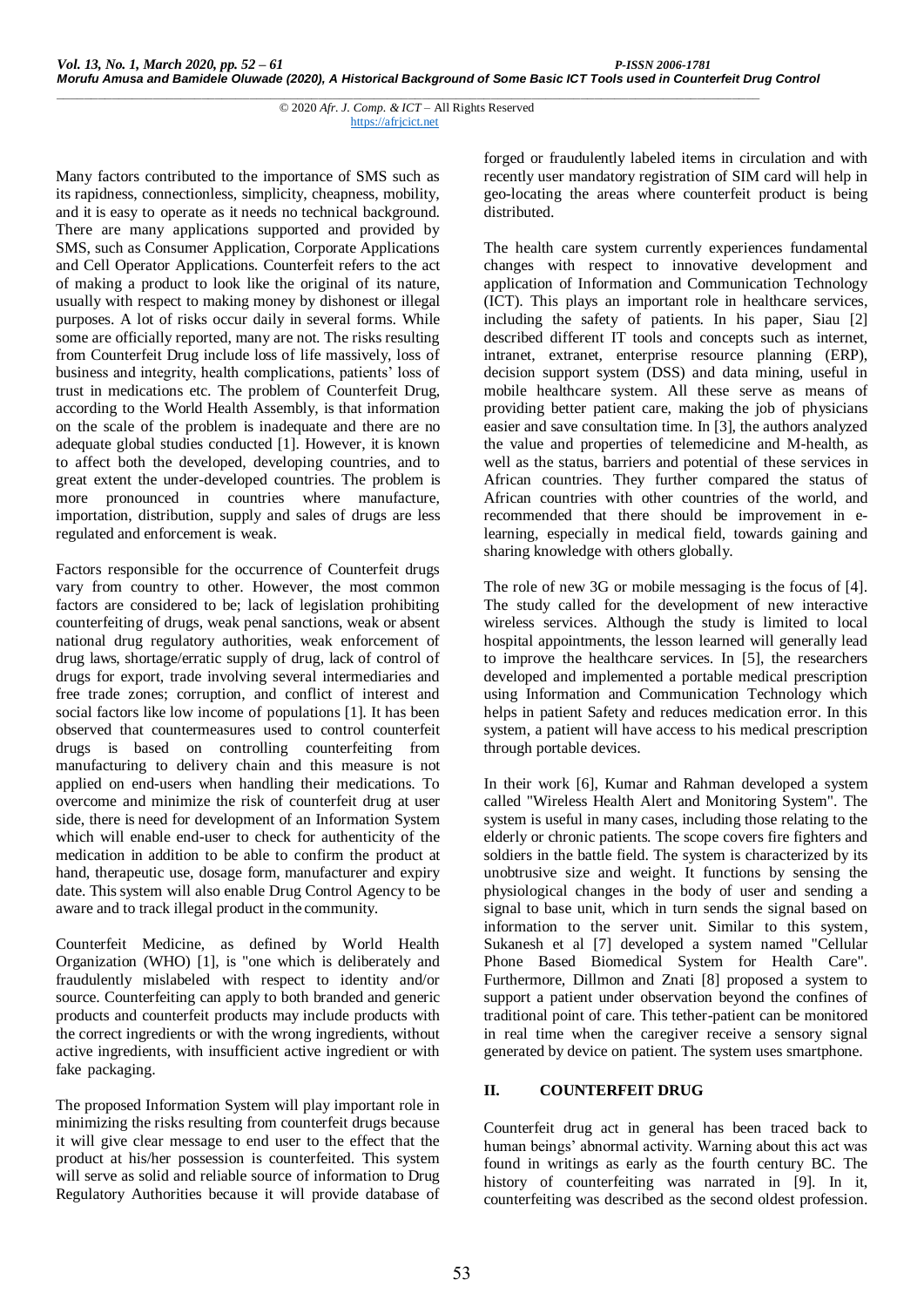The author also related the story of Thomas and Anne Rogers who in 1690 were executed in England for clipping the edges off of forty pieces of silver to make new coins from them. Punishment for counterfeiting was severe. Thomas was hanged while Anne was burned alive. The circulation of substandard drugs is a major policy issue worthy of attention. Many studies focus primarily on counterfeit drugs, that is, drugs deliberately produced and labeled. Despite differences in definition, it is important to note that the distinction between counterfeit drugs and substandard ones can be in practice.

The act of counterfeiting is as old as money itself. Plaguing ancient Rome, empirical China, newborn America, and many other nations over the past 2500 years, the illegal activity came hand in hand with the creation of money. Even prior to the invention of coin and paper currency, counterfeiting was a popular form of trickery. In Pre-Hispanic Mexico, for example, Cacao traders would extract the contents of the bean and substitute the valuables of the plant with soil. The problem became so severe in places like ancient Rome, that "it was considered treasonous and punishable by death if the perpetrator was caught. This was because many believed that anyone who disturbed the market with fake money was putting the nation's economy and its general stability and strength in serious jeopardy." [9]

Throughout history, however, counterfeiting is not restricted to individual criminals. The British government produced bogus French currency in large quantities in order to undermine revolutionary France," and helped the process of devaluing Confederate paper money by printing it themselves and sending it to the South in pre-revolution America, to the point where Confederate banknotes were almost worthless.

The act of creating a counterfeit is called counterfeiting. The word "counterfeit" most frequently describes forged currency or documents, but can also describes clothing, software, pharmaceuticals, watches, or any other manufactured item, especially when this results in patent or trademark infringement. Concern regarding the quality of drugs in International Commerce took on a global dimension following the establishment of World Health Organization (WHO) in 1948. The problem of counterfeit drugs was first addressed at the International level in 1985 at the Conference of Experts on the Rational Use of Drugs in Nairobi. The World Health Organization (WHO) created IMPACT (International Medical Products Anti-Counterfeiting Taskforce) in 2006. The taskforce has been active in building international collaboration that (1) seeks global solutions to this worldwide challenge and that (2) raises awareness of the dangers of counterfeit medical products. IMPACT also emphasizes priority action countries should take to combat the counterfeiting, such as strengthen legislation.

United States of America initiated a working group named, Counterfeit Pharmaceutical Inter- Agency Working Group and this group reports to the Vice President of the US and Congress. Victoria Espinel, the White House Intellectual Property Enforcement Coordinator, led a comprehensive study of the issue of counterfeit drug and revealed the comprehensive approach to address the handling of counterfeit products. Some countermeasures suggested in the report work perfectly in that region of the world where they have all necessary infrastructure and systems are integrated [10].

Nigeria recently threatened to ban the import of all drugs from India, a major supplier, because of the high prevalence of counterfeits amongst the imports. In Haiti, Nigeria, Bangladesh, India, and Argentina, more than 500 patients, predominantly children, are known to have died from the use of the toxin diethylene glycol in the manufacture of fake paracetamol syrup. During the 1995 meningitis epidemic in Niger, the authorities received a donation of 88,000 Pasteur Merieux and SmithKline Beecham vaccines from neighboring Nigeria. The drugs were found to be counterfeit, with no traces of active product. Some 60,000 people were innoculated with the fake vaccines. The global distribution and the scale of the racket in fake adult Halfan capsules was clear in December 2000, when Belgian customs seized 57,600 packs of fake GSK Halfan capsules (and 4,400 packs of fake GSK Ampiclox and 11,000 packs of fake GSK Amoxil (amoxicillin] en route from China to Nigeria. The counterfeiters in China were found to be preparing to export 43 tons of 17 brands of drugs from seven international pharmaceutical companies[11].

The pharmaceutical industry, which is a source of benefit to our health, is harming both patients and itself by not vigorously warning the public of fake products when they arise. Apart from the moral imperative, there is the prospect of growing legal pressure on drug companies to take responsibility for fakes of their products. In Britain, there are proposals to introduce a charge of "corporate killing" for companies who have contributed to the deaths of customers; this could also apply to drug companies if they do not take reasonable steps to warn the public of a fake product. In addition, in a survey conducted by a team of Nigerian researchers [12], it was discovered that storage practices by patent medicine stores and homes were poor when compared to hospitals; furthermore, it was stated that National Food and Drug Administration and Control (NAFDAC) in recent times achieved a great feat by at least closing down Onitsha drug centre for charges relating to stocking of fake and adulterated drugs. The centre is a major illegal regional drug market in Africa.

The industry, along with pharmacists, health workers, and governments, need to extend the "behind the scenes" fight against fakes to a public collaborative approach with a legal responsibility to report suspected counterfeits to drug regulatory authorities, in a similar way to the reporting of "notifiable" infectious diseases. The drug regulatory authorities, accountable to the consumers of drugs, should have a statutory duty to investigate and disseminate the information, with the interests of patients as the prime concern.

*\_\_\_\_\_\_\_\_\_\_\_\_\_\_\_\_\_\_\_\_\_\_\_\_\_\_\_\_\_\_\_\_\_\_\_\_\_\_\_\_\_\_\_\_\_\_\_\_\_\_\_\_\_\_\_\_\_\_\_\_\_\_\_\_\_\_\_\_\_\_\_\_\_\_\_\_\_\_\_\_\_\_\_\_\_\_\_\_\_\_\_\_\_\_\_\_\_\_\_\_\_\_* © 2020 *Afr. J. Comp. & ICT* – All Rights Reserved https://afrjcict.net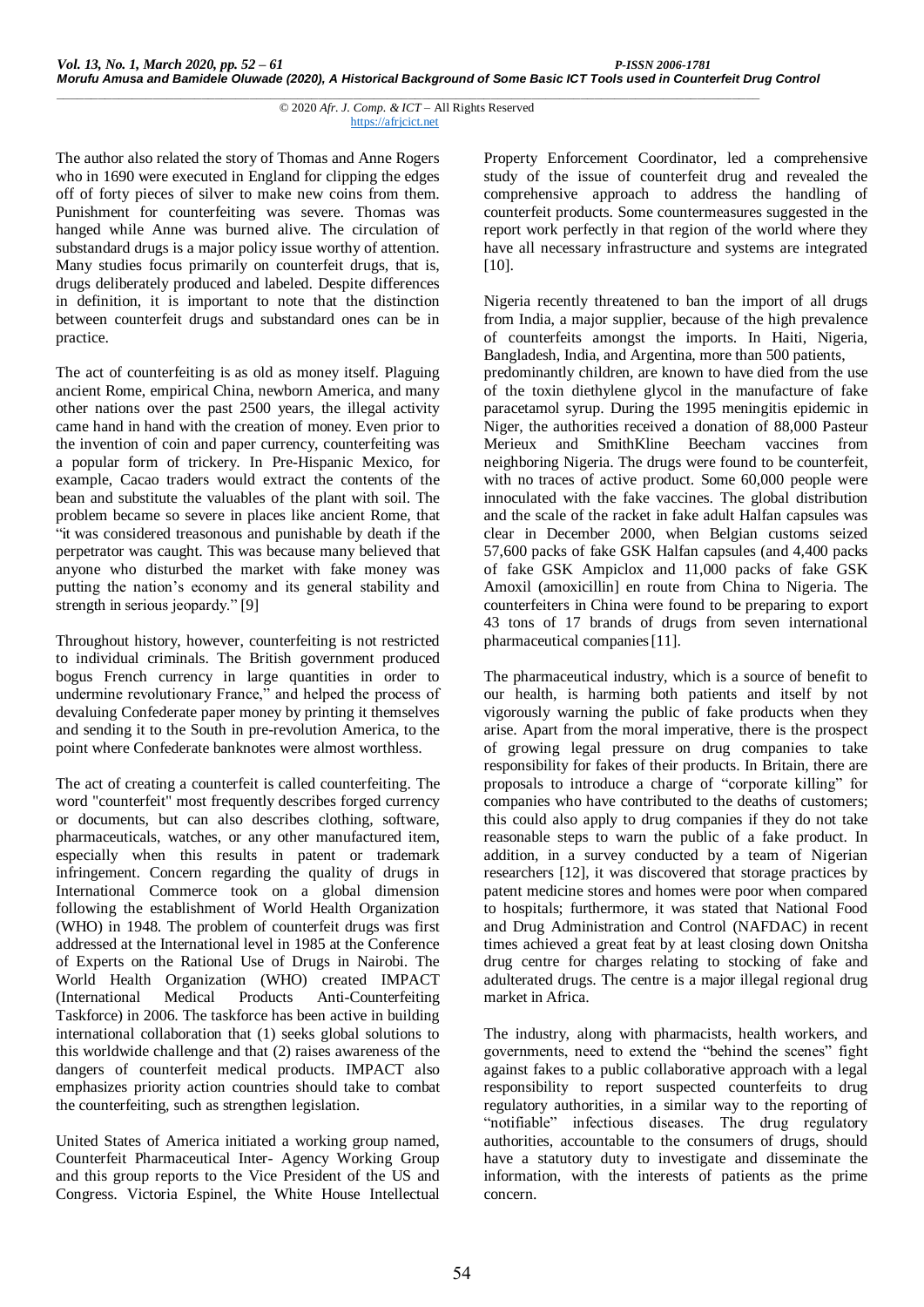A research [13] established that the pharmaceutical system, including the registration, procurement, inspection of ports, inspection of establishment and distribution, in Nigeria reflects a moderate vulnerability to corruption. The study suggests that facets of the pharmaceutical systems in Nigeria remain fairly vulnerable to corruption. The most glaring deficiency seems to be the absence of conflict of interest guidelines which, if present and consistently administered, limit the promulgation of corrupt practices. Other major contributing factors are the inconsistency in documentation of procedures, lack of public availability of such documentation, and inadequacies in monitoring and evaluation.

Some researchers go further and consider counterfeit drug action as a form of organized crime [14]. 40-50% of the income of organized crime comes from drug traffic, in opiates, cocaine, cannabis, or synthetics. The last two are produced in many places, while opiates originate mainly in Asia's Golden Crescent (Afghanistan, Iran, Pakistan) and Golden Triangle (Burma, Laos, Vietnam and, formerly, Thailand). Widespread demand for psychoactive drugs is mainly serviced through illegal supply in which organized crime is a major player: this is the main source of funds for many criminal groups, such as Albanian, Turkish and Russian mafia, Chinese Triads and the Japanese Yakusa. New players continue to enter the game: West Africa has now become a significant drug trafficking nexus. In addition to any direct involvement, organized criminals may exact "taxes" from those involved in the drug trade (sometimes in exchange for protection against other actors).

Pharmaceuticals are subject to stringent intellectual properties protection, thus counterfeiters gain a substantial economic benefit as they are spared the major cost of development and licensing of the products. Producers of counterfeits also benefit by substituting high-cost ingredients and ignoring quality processes, environmental and employee protection, and taxation. These processes have become extremely sophisticated. One fake medication network involves imports from China to Europe, through the port of Naples, where the local Camorra mafia duplicate the legitimate barcodes on merchandise legally imported into Italy [15]. In their own contribution to ongoing battle of counterfeit drug, Gogo and Garmire [16] developed a prototype system tested on 8 different pharmacies in Ghana. The authors used the engineering approach and the system serves only as a means of authentication.

In two recent papers by same authors [17, 18], the opinion of Nigerians were sampled at random on the use of information technology to manage counterfeit drugs. While [17] focused on the prevention of counterfeiting, [18] is on its detection. Essentially, the opinions of a total 1391 persons were sampled in all the six geopolitical zones of Nigeria, namely Southwest, Southeast, Southsouth, Northeast, Northwest and Northcentral zones. It was observed, among others, that fake drugs are not easily identified by Nigerians, even though there is a high level of awareness in the prevention and detection of these drugs.

## **III. MOBILE TELEPHONE TECHNOLOGY**

In this section, a general review of mobile telephone technology, including voice and text technology, is presented. Short Message Service (SMS) is one of the applications of mobile telephone technology. Only brief information about how mobile phone works is sufficient to understand the SMS function. In particular, text messaging eliminates any ambiguities and misunderstandings in voice communications.

### **3.1 History of Mobile Phone**

In 1973, Martin Cooper invented the first personal handset while working for Motorola. He took his new invention, the Motorola Dyna-Tac., to New York City and showed it to the public. He is credited as the first person to make a call on a portable mobile-phone. Although the history of cell phone can be traced back to 1843 when Micheal Faraday, a talented chemist, began to do research on the possibility that space can conduct electricity, Cooper's research kick-started the wheels for many other 19th century scientists. In 1865 A Virginia, USA Dentist/Scientist, Mahlon Loomis, developed a method of communicating through the earth's atmosphere by using an electrical conductor. He did this by flying two kites, that are rigged with copper screens and wires, which are connected to the ground on two separate mountains about 18 miles apart. He later received a grant from the U.S. Congress for \$50,000 [19].

#### **3.2 Cellular Communications from 0G to 5G**

In this sub-section, the evolution of cellular communication from the period of 0G to 5G is presented [26].

## **0G = Zero Generation**

The story of the modern mobile phone really began in the 1940s when engineers working at AT&T developed cells for mobile phone base stations. The very first mobile phones were not really portable at all. They were two-way radios – means using half duplex technique (the caller would have to release the button to hear the other person; it was initially used mainly in military or other emergency services. This generation refers to pre-cell phone mobile telephony technology, such as radio telephones that some people had in cars before the advent of cell phones i.e. mobile radio telephone systems preceded modern cellular mobile telephony technology. Technologies used in 0G systems included PTT (Push to Talk), MTS (Mobile Telephone System), IMTS (Improved Mobile Telephone Service), and AMTS (Advanced Mobile Telephone System) [20].

## **1G = First Generation**

The period covers 1970s to1980s; the mobile device was large in size, and would only fit in the trunk of a car. All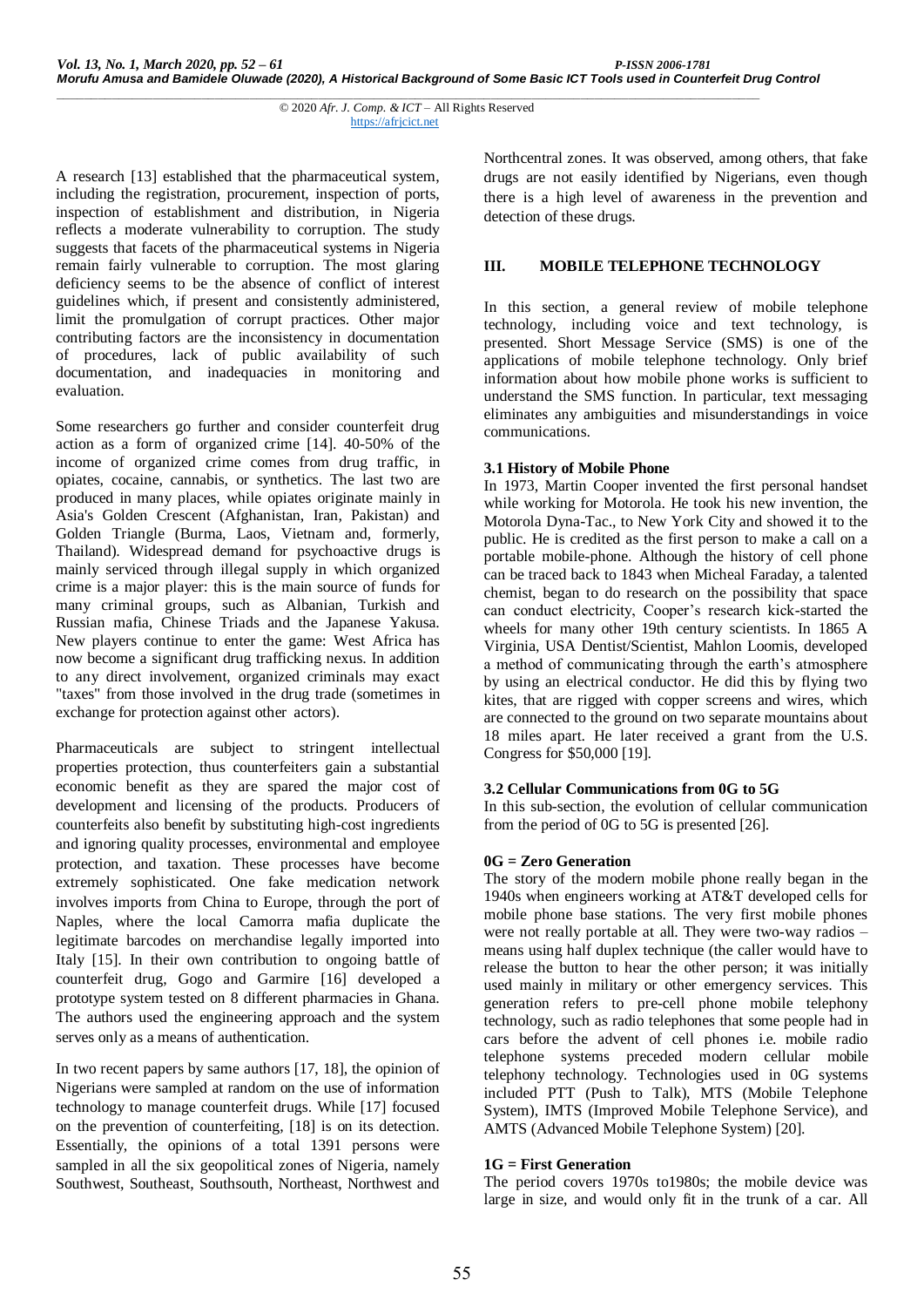analog components such as the power amplifier, synthesizer, and shared antenna equipment were bulky. 1G systems were intended to provide voice service (call only) and low rate. The first-generation handsets provided poor voice quality, low talk- time, and low standby time. The 1G systems used Frequency Division Multiple Access (FDMA) technology and analog frequency modulation [21]. The system in this generation system was analog in nature and used Frequency Division Multiple Access (FDMA). Martin Cooper, a researcher and executive at Motorola, is credited with being the first person to make a call on a portable mobile-phone in 1973. The prototype handheld phone used by him weighed 1.1 kg and measured 23 cm long, 13 cm deep and 4.45 cm wide. The prototype offered a talk time of just 30 minutes and took 10 hours to re-charge.

### **2G = Second Generation**

This period of 1980 to 2000 is characterized by fully digitalized technology. The period also led to the evolution of 2.5 G which was characterized by EDGE technique. 2G phones [22] using global system for mobile communications (GSM) were first used in the early 1990s in Europe. GSM provided voice and limited data services, and used digital modulation for improved audio quality. The development of 2G cellular systems was driven by the need to improve transmission quality, system capacity, and coverage. Further advances in semiconductor technology and microwave devices brought digital transmission to mobile communications. Speech transmission still dominated the airways, but the demand for fax, short message, and data transmission is growing rapidly. Supplementary services such as fraud prevention and encryption of user data have become standard features, comparable to those in fixed networks. The mobile technology using general packet radio service (GPRS) standard has been termed as 2.5G. 2.5G systems enhance the data capacity of GSM and mitigate some of its limitations.

## **3G = Third Generation**

This period is mainly on broadband technique and the communication is faster than ever before, and this period saw the birth of WCDMA (Wideband Code Division Multiple Access) and HSPA (High Speed Packet Access) technologies. The third generation mobile technology [23] is based on wide band wireless network and complied with the International Mobile Telecommunications-2000 (IMT-2000) specifications by the International Telecommunication Union. The communication provides enhanced clarity and perfection like the real conversation. Recent 3G releases provide mobile broadband access of several M bit/s to smart phones and mobile modems in laptop computers. 3G offers a vertically- integrated, top-down, service-provider approach to delivering wireless Internet access. 3G is a technology for mobile service providers. Mobile services are provided by service providers that own and operate their own wireless networks and sell mobile services to end users, usually on a monthly subscription basis. Mobile service providers use licensed spectrum to provide wireless telephone coverage over some relatively large contiguous geographic serving

area. The IMT-2000 framework sets the following goals for the so called 3G wireless systems:

Global standards to allow for low cost and worldwide roaming. High Quality of Service (QoS) especially for voice. Support for advanced services: Multimedia, Bandwidth on Demand, High speed data.

## **4G = Fourth Generation**

The 4G (fourth generation) of mobile phone mobile communications is a successor of the third generation (3G) standards. A 4G system provides mobile ultra-broadband Internet access, for example to laptops with USB wireless modems, to Smart-phones, and to other mobile devices. Conceivable applications include amended mobile web access, IP telephony, gaming services, high-definition mobile TV, video conferencing and 3D television. Recently, Android and Windows-enabled cellular devices have fallen in the 4G category. One base advantage of 4G is that it can at any point of travelling time provide an internet data transfer rate higher than any existing cellular services (excluding broadband and Wi-Fi connections). Two 4G candidate systems have been commercially deployed: the Mobile WiMAX+ standard (at first in South Korea in 2006), and the first release Long Term Evolution (LTE) standard (in Scandinavia since 2009) [24].

### **5G = Fifth Generation**

The Consumer expectations for mobile broadband service quality are growing in parallel with traffic complexity and increase usage [25]. There is expectation that this generation will be given birth by the year 2020. Complex and constantly evolving multi-vendor networks and services are placing considerable demands on service management. The next wave of the Digital Society will be characterized by an ICT network's capability for immediate service availability and on-demand adaptability. The technologies behind 5G architecture are :- a) NanoEquipment b). Cloud computing. c). IP platform.

Figure 1 depicts the evolution of IG up to 5G from the 1980s to the present 2000s. Table 1, Table 2 and Table 3 show the mobile cellular telephone subscription in Nigeria between 2000 and 2018.

## **3.3 History of SMS**

Although it is difficult to ascribe credit for the development of the SMS idea to any particular person, sources indicate that Neil Papworth [28] sent the first commercial text message on December 3rd 1992 to Richard Jarvis and the content of his message was "Merry Christmas". Though, wireless messages were in existence before 1992, Tero Isotalo, referred to this in his PhD thesis at Tampere University of Technology where he quoted the following:" SOS SOS CQD CQD Titanic, We are sinking fast, passengers are being put into boats, Titanic ". According to Isotalo [29], that was the last wireless messages from RMS Titanic and was received by RMS Carpathia on 15<sup>th</sup> of April 1912, between 2:15 am and 2:25 am. The rescue of 705 passengers from RMS Titanic was made possible, thanks to a

*\_\_\_\_\_\_\_\_\_\_\_\_\_\_\_\_\_\_\_\_\_\_\_\_\_\_\_\_\_\_\_\_\_\_\_\_\_\_\_\_\_\_\_\_\_\_\_\_\_\_\_\_\_\_\_\_\_\_\_\_\_\_\_\_\_\_\_\_\_\_\_\_\_\_\_\_\_\_\_\_\_\_\_\_\_\_\_\_\_\_\_\_\_\_\_\_\_\_\_\_\_\_* © 2020 *Afr. J. Comp. & ICT* – All Rights Reserved https://afrjcict.net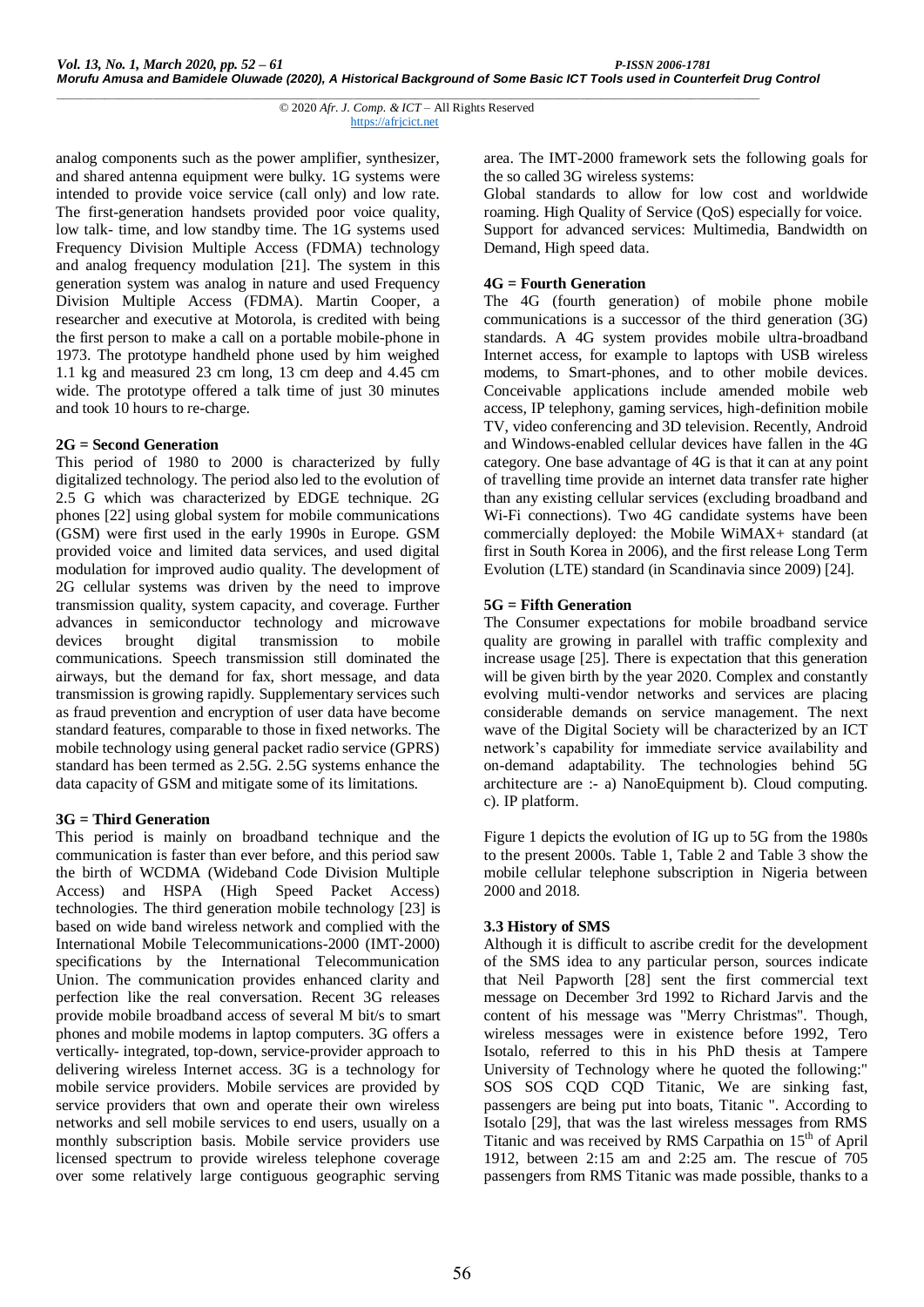message sent by wireless telegraph, which was developed by Guglielmo Marconi a decade before.

It is tempting to seek a single idea and a single person who created, nurtured and delivered today's SMS texting experience. But the reality is that there were many contributors who did this work. In addition, the community of users was instrumental in converting "SMS" as created by the standards developers and implemented by various vendors and network operators, into the "texting" phenomenon. This was the overall conclusion on an investigation done by a Team from The European Telecommunications Standards Institute (ETSI) that offer information about the fact to clear the air that Matti Makkonen is not the father of SMS, as claimed by him in his interview with BBC as published on their website on  $3<sup>rd</sup>$ December 2012 [30].

As stated by European Telecommunications Standards Institute [31], the origin of the text messaging services in GSM lies in the historical development of telecommunication services, and SMS was created by a small group of persons. The work on the standardization of services and the technical realization was approved by the CEPT Groupe Spécial Mobile. Text messaging was a known telecommunications service years before the development of GSM started in 1982. Proposals for text messaging as a service in GSM were made by Nordic, German and French operators, who were all co-operating in the task. The Nordic operators focused their work on text messaging by using an access to a message handling system, a service similar to e-mail. This service was standardized by the GSM committee and led to a technical report on the technical realization of the access to Message Handling Systems.

The German and French operators focused their work on 'Short Message Transmission'. This service used a dedicated service centre and transmits the text messages over existing signaling paths of the GSM telephony system on a lower priority basis. This transmission method obviously constrains the message to be short: the maximum length, initially estimated as 128 octets, later optimized to 160 characters, is still sufficiently long for most personal or professional purposes.

The first ideas for text messaging services came about in the 1980s when experts from communities of mobile communication services were discussing which services should be included in the GSM standard. Many of these experts thought that SMS would be a way to alert an individual mobile user, perhaps about an incoming voicemail. By the time that the GSM standards came as a package in 1985, there was discussion about creating standards for messaging that could be both sent and received by mobile users. In 1987 a new GSM body was created, called the Implementation of Data and Telematic Services Experts Group, or IDEG, which was tasked with creating the standards for a short messaging system forGSM.

Short message service (SMS) [32] is a mechanism of delivery of short messages over the mobile networks. It is a store and forward way of transmitting messages to and from mobiles. The message (text only) from the sending mobile is stored in a central short message centre (SMS) which then forwards it to the destination mobile. This means that in the case that the recipient is not available, the short message is stored and can be sent later. Each short message can be no longer than 160 characters if Latin alphabets are used. If non-Latin alphabets like Chinese or Arabic are used, the limit is 70 characters. These characters can be text (alphanumeric) or binary Non-Text Short messages. An interesting feature of SMS is return receipts. This means that the sender, if he so wishes, can get a small message notifying if the short message was delivered to the intended recipient. Since SMS used signaling channel as opposed to dedicated channels, these messages can be sent/received simultaneously with the voice/data/fax service over a GSM network. SMS supports national and international roaming. This means that you can send short messages to any other GSM mobile user around the world. With the PCS networks based on all the three technologies, GSM, CDMA (Code Division Multiple Access) and TDMA (Time Division Multiple Access) which support SMS, SMS is more or less a universal mobile data service.

Mobile phone services (SMS) are important because the growth of cell phones in Nigeria, and Africa in general exceeds 65% and is considered one of the fastest in the world [33]. Research shows that in typical rural district of Africa, about 80% of households make regular use of phones. One of the key features driving growth in mobile phones (also known as handsets) is that they are mobile (also as know as handset) and inherently suited to remote area with poor infrastructure. In addition, the prepaid system of low denomination scratch cards is perfectly matched to economic situation of many people. It is recognized that mobiles offer potentially cheap means of communicating, especially through the use of SMS and beeping.

[34] described various positioning services which ease the work of task force agencies. Al Nabhan additionally explained that several positioning technologies are available and being utilized for different navigation and localization areas such as London Business School. A general classification of the positioning methods can be divided into two major groups. The first one is described as network-based positioning, where the computation of user's position is performed using the network infrastructure. Accordingly, based on the network coverage, position determination can be performed either in short or wide ranges. The second positioning category is described as hand held-based methods, in which the mobile device is responsible for user's position calculation after the reception of required measurement data. He explained that Global Positioning System (GPS) is the only fully operational Global Navigation Satellite System (GNSS) and has been widely adopted worldwide for a variety of air, land and sea applications. GPS is considered the cornerstone of positioning in LBS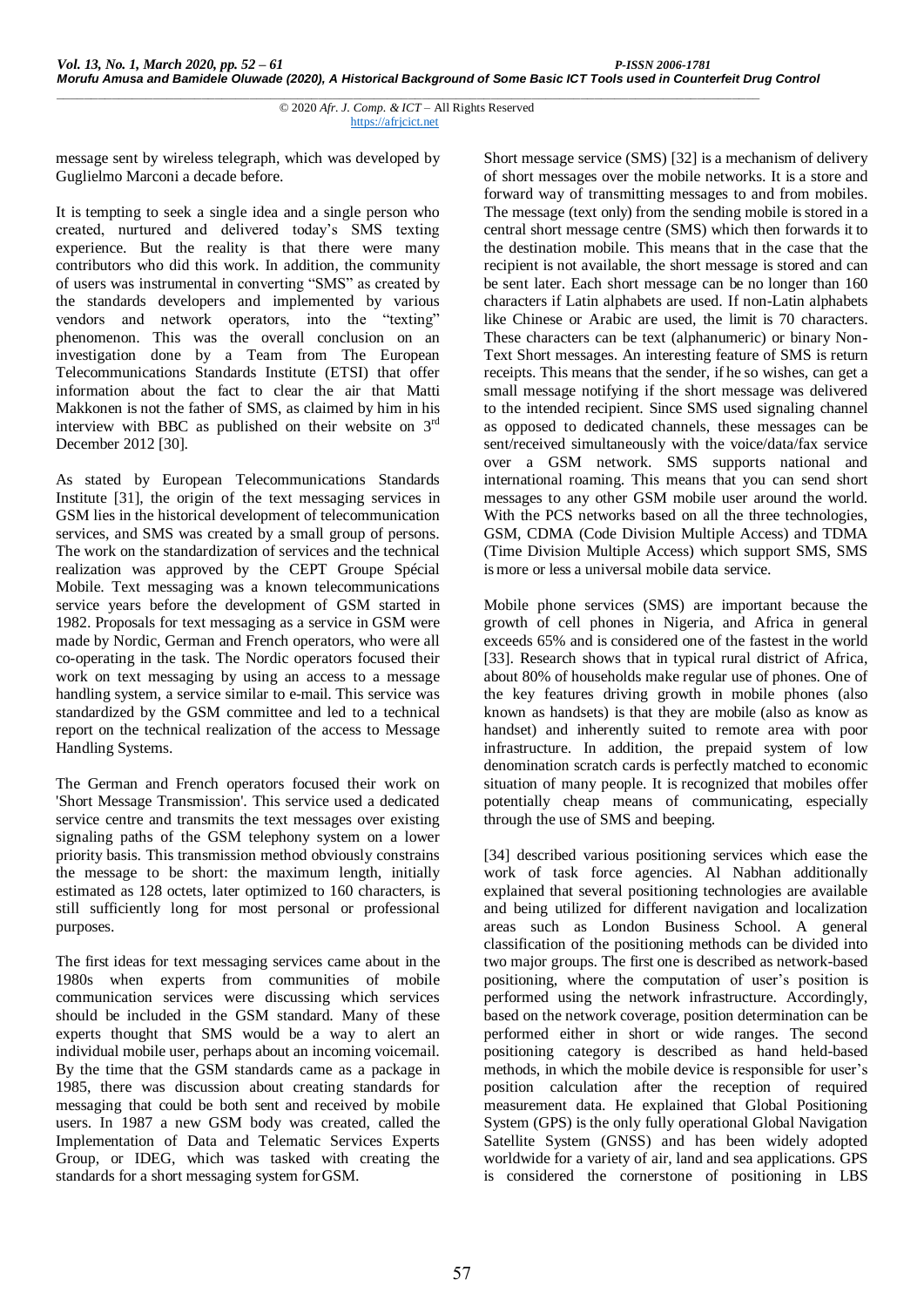applications because of its simplicity of use, successful implementation, and global availability.

## **IV. DISCUSSION**

Current statistics indicate that as at 2018, the number of mobile subscription in the particular case of Nigeria was 172.73 million, as released in September 2019 [36]. It need be noted that the statistics on the number of mobile cellular subscriptions (in Nigeria) is not the same as the number of people (Nigerians) using cell phones. This is due to the simple logical fact that a subscriber may have more than one cell phone. Also, subscribers who are corporate organizations are not counted as human beings.

At the end of 2019, 53.6% of the world population are using the internet. This translates to 4.1 billion people, using an estimated global population of 7.6 billion [35]. Apart from number of mobile cellular subscription per country per year, [35] also provides, among others, yearly statistics on number of fixed telephone subscription and number of individuals using the internet.

A key global forum for the discussion of issues relating to telecommunication and ICT measurement is the World Telecommunication/ICT Indicators Symposium (WTIS). This is an annual gathering of experts in information society measurement, and also of policy makers and implementers.

## **V. CONCLUSION**

In this paper, a historical review of the information system of counterfeit drug control is presented. This includes the use of different approaches of controlling counterfeit drugs, from documentation, manufacturing, distribution, and then to administration. The focus is on voice and text technology via the Global System of Mobile Communication (GSM).

#### **REFERENCES**

[1] WHO (1999), *Counterfeit Drug: Guidelines for the development of measures to combat counterfeit drug,* World Health Organization.

[2] K. Siau, "Health Care Informatics", *IEEE Transactions on Information Technology in Biomedicine, 7* (1), p. 1, 2003.

[3] H. G. Gruber, B. Wolf and M. Reiher, "Status, Barrier and Potential of Telemedical Systems in African Countries", *IEEE Africa 2011.* Livingstone, Zambia: IEEE, 2011.

[4] K. Juntunen, "Mobile Messaging in Floating appointment; cutting queues and personalising patient care", *2008 1st IFIP Wireless Days,* Dubai, United Arab Emirates: IEEE2008.

[5] C. H. Kuo, Y. C. Li, P. Lee and Y. Wu, "An Interoperability infrastructure with portable prescription for improving patient safety- the framework of a national standard in Taiwan", *2009 World Congress on Computer Science and Information Engineering*, pp. 293-297.

[6] A. Kumar and F. Rahman, "Wireless Health Alert and Monitoring System", *International Conference on Biomedical and Pharmaceutical Engineering,* pp. 241-245, Research Publishing Services, 2006.

[7] R. Sukanesh, P. Gautham, P. T. Arunmozhivarman, S. P. Rajan, and S. V. Prasath, "Cellular Phone Based Biomedical System for Health Care", *ICCCCT 2010* , pp. 550 – 553, IEEE, 2010.

[8] P. Dillon and T. Znati, "Towards an Architecture for Mobile Health Care", *37th Annual International Conference on Local Computer Networks,* pp. 260 – 263, ClearWater, Florida: IEEE, 2012.

[9] R. Gate, *Making A Killing: The Deadly Implications of the Counterfeit Drug Trade,* Washington D.C, United States of America: The AEI Press, 2008.

[10] V. Espinel, *Counterfeit Pharmaceutical Inter-Agency Working Group Report,* Washington: US Government Agency, 2011.

[11] R. Cockburn, P. N. Newton, E. K. Agyarko, D. Akunyili, and N. J. White, "The Global Threat of Counterfeit Drugs: Why Industry and Governments Must Communicate the Dangers", *PLoS Med* 2(4), p. e100, 2005.

[12] N. C. Obitte, A. Chukwu, D. Odimegwu, and V. C. Nwoke, "Survey of drug storage practice in homes, hospitals and patent medicine stores in Nsukka, Nigeria", *Scientific Research and Essay, 4* (11), pp. 1354-1359, 2009.

[13] H. A. Garuba, J. C. Kohler and A. M. Huisman, "Transparency in Nigeria's public pharmaceutical sector: perceptions from policy makers", *Globalization and Health, 5:14, 2009*.

[14] L. Reynolds and M. Mckee, "Organised Crime and the efforts to combat it: a concern for public health", *Global Health*, 6:21, 2010.

[15] Safemedicines.org. (n.d.). *Counterfeit Drugs in Europe Fact Sheet*. Retrieved in 2013, from safemedicines.org: [http://www.safemedicines.org](http://www.safemedicines.org/)

[16] A. Gogo and E. Garmire, "Text messaging to authenticate products through matching hidden codes", *International Multiconference on Computer Sciences and Information Technology (IMCSIT),* pp. 353-359, IEEE, 2009.

[17] M. Amusa and B. Oluwade, Perception of Nigerians on the Use of Information Technology in Managing Counterfeit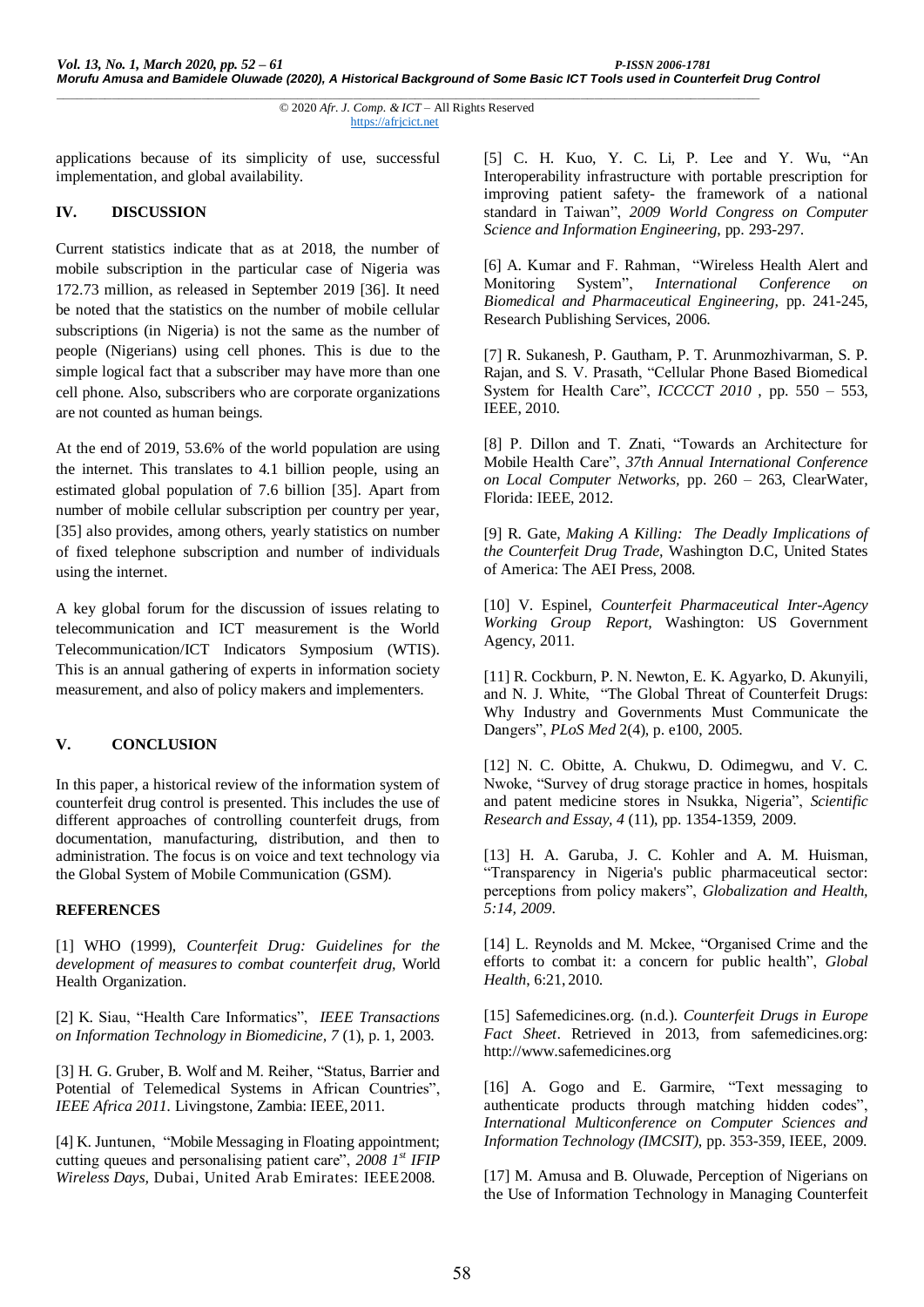Drugs I: Prevention of Counterfeiting, *African Journal of Management Information System*, Vol. 1, Issue 1, pp. 31-48, 2019.

[18] M. Amusa and B. Oluwade, Perception of Nigerians on the Use of Information Technology in Managing Counterfeit Drugs II: Detection of Counterfeiting, *African Journal of Management Information System*, Vol. 1, Issue 1, pp. 49-64, 2019.

[19] R. Keith, *Cell Phone Timeline*, 2004*.* Retrieved in 2013, from Interactive Media Lab, University of Florida: <http://iml.jou.ufl.edu/projects/fall04/keith/history1.htm>

[20] M. R. Bhalla and A. V. Bhalla, "Generations of Mobile Wireless Technology: A survey", *International Journal of Computer Applications,* 4, pp. 26-32, 2010.

[21] V. Garg, *Wireless Communication and Networking.* San Francisco, CA: Morgan Kaufman Publisher, 2007.

[22] L. Ashiho, "Mobile Technology Evolution from 1G to 4G", *Electronics For You, June,* pp. *94-98,* 2003.

[23] S. Shukla, V. Khare, S. Garg and P. Sharma, "Comparative Study of 1G, 2G, 3G and 4G", *Journal of Engineering, Computers & Applied Sciences (JEC&AS), pp.*  55-63, 2013.

[24] C. Patil, R. Karhe and M. Aher, "Development of Mobile Technology: A Survey", *International Journal of Advanced Research in Electrical, Electronics and Instrumentation Engineering, pp.* 376-379, 2012.

[25] S. Sahoo, M. Hota and K. Barik, "5G Network a New Look into the Future: Beyond all", *American Journal of Systems and Software Generation Networks, 2* (4), pp. 108- 112, 2014.

[26] R. Sood, and A. Garg,"Digital Society from 1G to 5G: A Comparative Study", *International Journal of Application or Innovation in Engineering & Management (IJAIEM),* 186, 2014.

[27] ITU. *Statistics*, 2014*.* Retrieved in 2015 from International Telecommunication Union: <http://www.itu.int/en/ITU-D/Statistics/Pages/stat/default.aspx>

[28] N. Papworth. *Neil Papworth*, 2012. Retrieved in 2013, from [http://neilpapworth.com/:](http://neilpapworth.com/) <http://neilpapworth.com/>

[29] T. Isotalo, *Indoor Planning in Broadband Cellular Radio Networks*, PhD Thesis*,* Tampere, Finland: Tampere University of Technology, Dept. of Communication Engineering, 2012.

[30] BBCNews. *Texting SMS pioneer Matti Makkonen 20 years on*, 2012. Retrieved in 2014 from BBC New

Technology: http://www.bbc.co.uk/news/technology-20555620

[31] ETSI. *ETSI-Cellular History*, 2012*.* Retrieved in 2014, from ETSI.org: [http://www.etsi.org/index.php/technologies](http://www.etsi.org/index.php/technologies-clusters/technologies/mobile/cellular-history)[clusters/technologies/mobile/cellular-](http://www.etsi.org/index.php/technologies-clusters/technologies/mobile/cellular-history) [history](http://www.etsi.org/index.php/technologies-clusters/technologies/mobile/cellular-history)

*[32] StudyMode.com*, 2013. Retrieved in 2013, from StudyMode.com: Short Message Service Sms: What, How and  $\overline{\phantom{a}}$  Where? StudyMode[.](http://www.studymode.com/essays/Short-Message-Service-Sms-What-How-1508932.html) [http://www.studymode.com/essays/Short-Message-Service-](http://www.studymode.com/essays/Short-Message-Service-Sms-What-How-1508932.html)[Sms-What-How-](http://www.studymode.com/essays/Short-Message-Service-Sms-What-How-1508932.html) [1508932.html](http://www.studymode.com/essays/Short-Message-Service-Sms-What-How-1508932.html)

[33] G. Kefela, "The impact of mobile phone and economic growth in developing countries", *African Journal of Business Management, 5(2)*, pp. 269-275, 2011.

[34] M. A. Nabhan, *Adaptive, Reliable, And Accurate Positioning Model for Location Based Service LBS*, PhD Thesis*.* West London: Brunel University, School of Engineering and Design, 2009.

[35] https://www.itu.int/en/ITU-D/Statistics/Pages/ <last accessed in March 2020>

[36] www.statista.com/statistics/501044/number-of-mobilecellular-subscriptions-in-nigeria <last accessed in March 2020>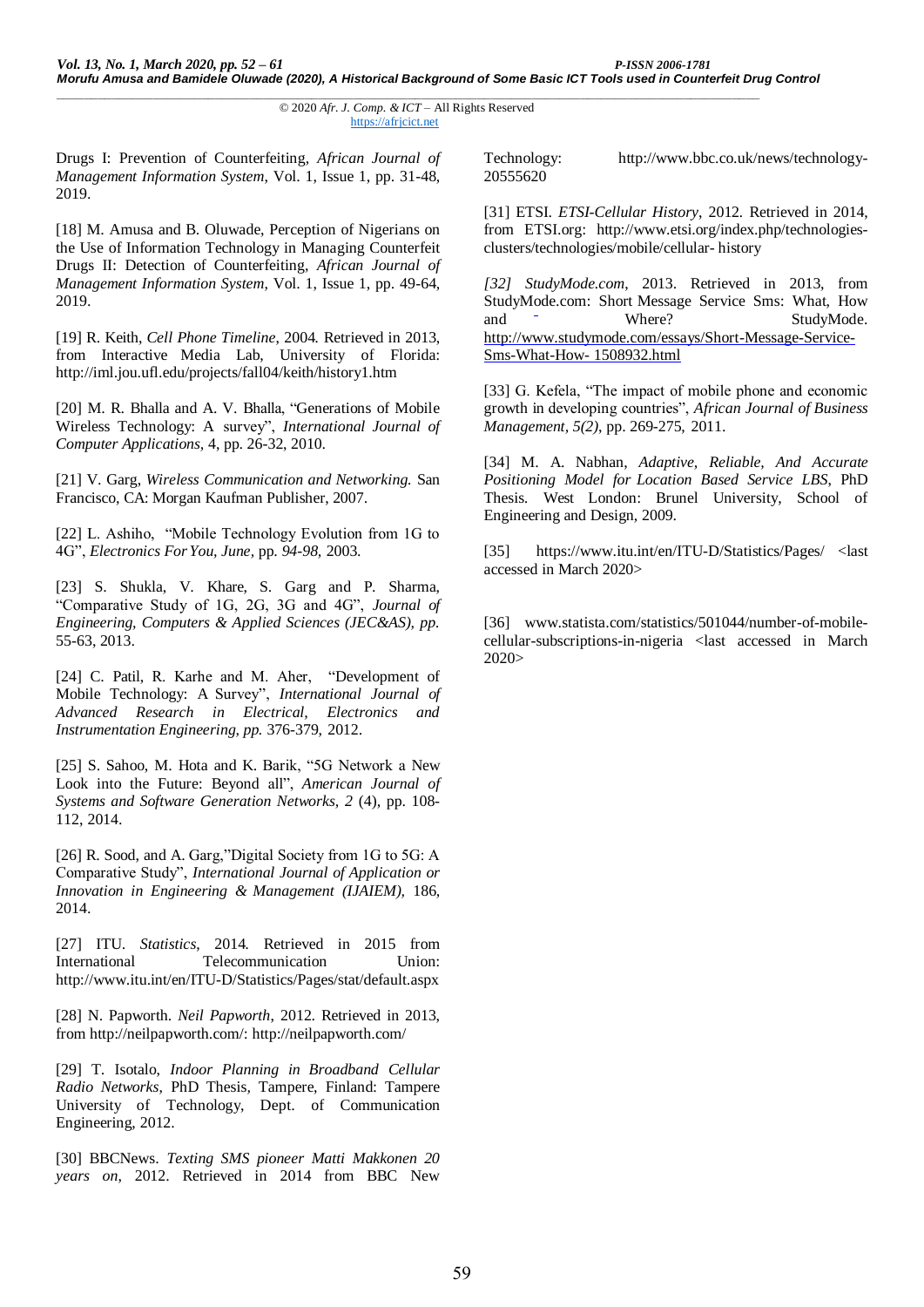

Figure 1: Mobile Cellular Network Evolution Timeline [26]